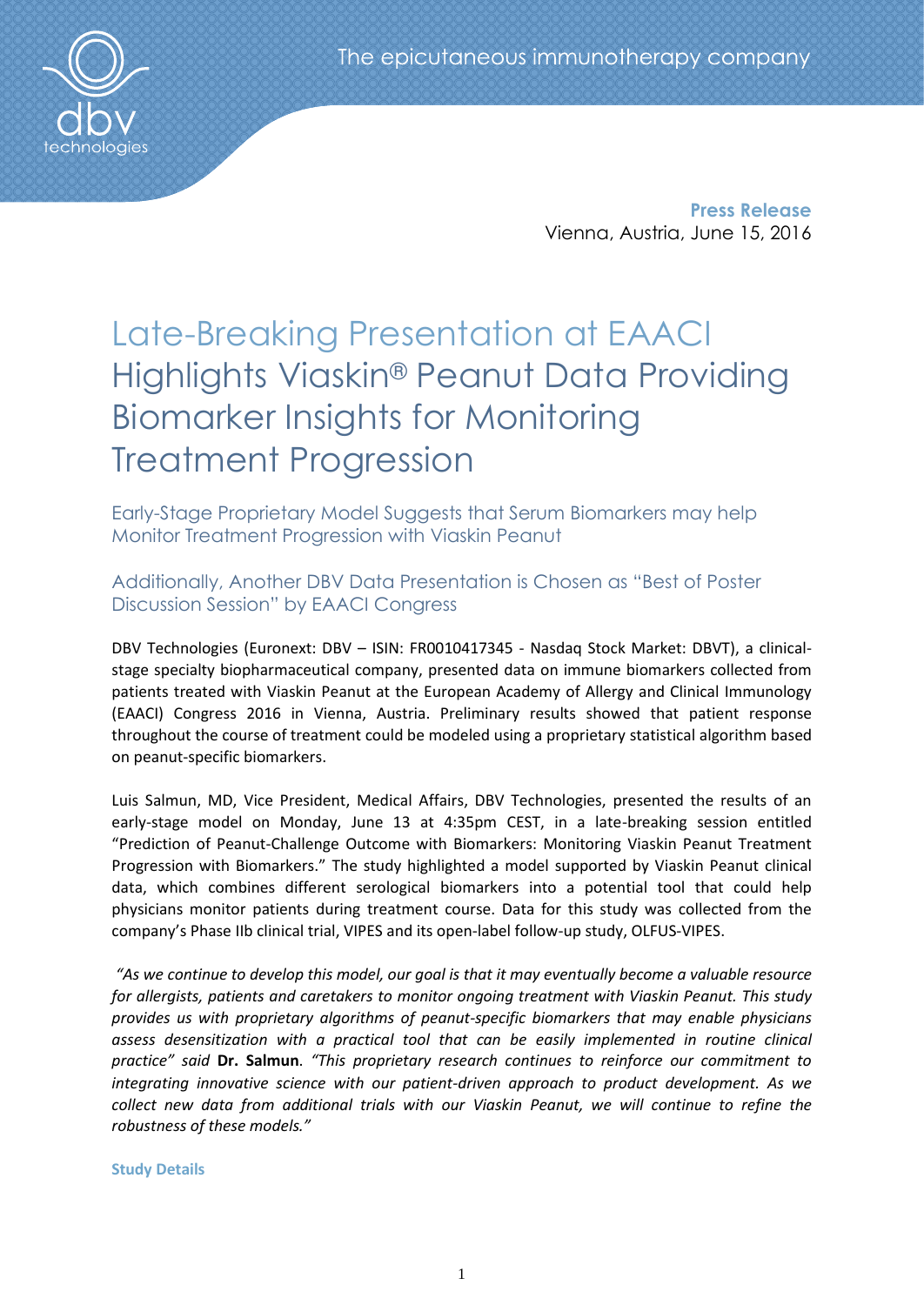

Data presented evaluated biomarkers from children who underwent three double-blind, placebocontrolled food challenges (DBPCFC) during VIPES and OLFUS-VIPES: at baseline, year-1 and year-2 of treatment with Viaskin Peanut. Concentrations of serum biomarkers (including peanut-specific IgE [p-sIgE], peanut-specific IgG4 [p-sIgG4] and Ara h 2 p-sIgE [a2-sIgE]) and other variables were collected before each challenge. In this study, the DBPCFC outcome was modeled as a binary endpoint defined by three reactive threshold doses of 300 mg, 1000 mg and 2000 mg.

Very short signatures of two to four variables measured predictability of response to the OFC for all three models. The ratios p-sIgG4/a2-sIgE and p-sIgG4/p-sIgE were always among the top-ranked variables.

Based on these results, the researchers concluded that modeling the response to an oral food challenge based on a subset of serum biomarkers is feasible, and the model may eventually be employed to monitor treatment progression with Viaskin Peanut.

# **"Best of Poster Discussion Session" Award Details**

"Epicutaneous immunotherapy but not oral immunotherapy prevents eosinophilic infiltration in the esophagus in a model of milk sensitized mice," presented by Lucie Mondoulet, PhD, DBV Technologies, on Monday, June 13 at 10:45am – 12:15pm CEST, received the honor of "best of" in the Poster Discussion Sessions category. Dr. Mondoulet's preclinical study evaluated the prevention of oral milk-induced esophageal eosinophilic inflammation by milk EPIT, compared to oral immunotherapy (OIT). Researchers concluded that EPIT, not OIT, is effective in preventing esophageal milk-induced eosinophilic infiltration in a model of milk-sensitized mice.

According to EAACI, the two session chairs selected the best abstract presentation in each session, and selection was based on scientific content/methodology, novelty and originality of research, as well as the ability of the presenter to present the abstract in a concise and clear manner and answer questions.

## **About DBV Technologies**

DBV Technologies developed Viaskin®, a proprietary technology platform with broad potential applications in immunotherapy. Viaskin is based on epicutaneous immunotherapy, or EPIT®, DBV's method of delivering biologically active compounds to the immune system through intact skin. With this new class of selfadministered and non-invasive product candidates, the company is dedicated to safely transforming the care of food allergic patients, for whom there are no approved treatments. DBV's food allergies programs include ongoing clinical trials of Viaskin Peanut and Viaskin Milk, and preclinical development of Viaskin Egg. DBV is also pursuing a human proof concept clinical study of Viaskin Milk for the treatment of Eosinophilic Esophagitis, and exploring potential applications of its platform in vaccines and other immune diseases.

DBV Technologies has global headquarters in Montrouge, France and New York, NY. Company shares are traded on segment B of Euronext Paris (Ticker: DBV, ISIN code: FR0010417345), part of the SBF120 index, and traded on the Nasdaq Global Select Market in the form of American Depositary Shares (each representing onehalf of one ordinary share) (Ticker: DBVT). For more information on DBV Technologies, please visit our website: [www.dbv-technologies.com](http://www.dbv-technologies.com/)